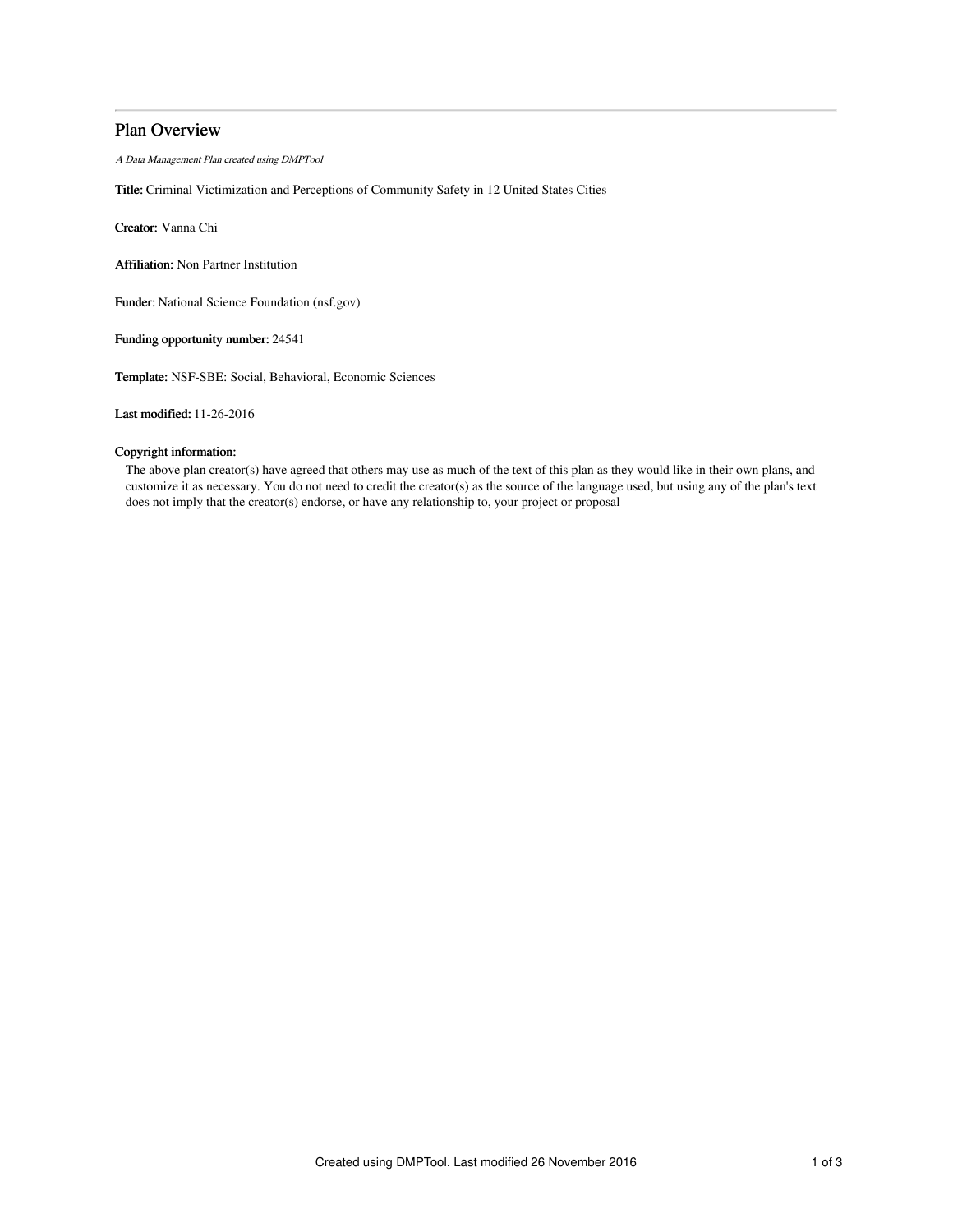# Roles and responsibilities

#### The Data Management Plan should outline the rights and obligations of all parties as to their roles and responsibilities in the management and retention of research data. It must also consider changes to roles and responsibilities that will occur should a principal investigator or co-PI leave the institution.

This data management plan will be delegated between each of the working participants of the data management team. The project will run from Decmeber 1, 2016 to June 30, 2017 (extended if need be). The project manager and supervisors are responsible for overseeing the projet and ensure all working parties are conducting their roles in the project. The working particpants are responsible for their specific duties (as specififed in this plan). The supervisors who work under the data managers will be responsible for monitoring the project. A contract and weekly routine check-ups will be conducted to ensure all working parties are adhering to the rules and policies of the plan. If a role/responsibility needs to be transfered, the appropriate documents needs to be completed before any responsiblities are transferred to another individual. Only the data managers will have the responsiblities to make decision about the data once the original personnel are no longer available.

## Expected data

#### The Data Management Plan should describe the types of data, samples, physical collections, software, curriculum materials, and other materials to be produced in the course of the project. It should then describe the expected types of data to be retained.

The data is the most important part of the project. The term data will be used loosely surrounding the project, used the context of specific data that was generated and collected from specific databases. I plan to collect raw data from ICPSR on the topic of Criminal Victimization and Perceptions of Community Safety in 12 United States Cities. This raw data will then be selectively imputed based upon the variables used and analyzed for the purpose of our project.

The types of data that I plan on generating include various sizes that can be easily accessible. The files will be formatted in several different programs (standard formats): Open Document Format (ODF), ASCII, and comma separated values (csv). The data will be generated for the police department, outside agencies, and public citizens. The different types of data that will be created or included are various surveys discussing community perception of safety, and criminal victimization. The data will be created through previous reports and databases. We will utilize existing data by researching databases and archived files from past crime reports of victimization. All data will be preserved and statistical data will be shared with other agencies and the public.

# Period of data retention

SBE is committed to timely and rapid data distribution. However, it recognizes that types of data can vary widely and that acceptable norms also vary by scientific discipline. It is strongly committed, however, to the underlying principle of timely access, and applicants should address how this will be met in their DMP statement.

The data obtained for the purpose of this project will be retained for 5 years. All data collectors, investigators, researchers, creators and supervisors will be able to access the data for the archived time period as long as they are in good standing with the project. The embargo period for political, commercial, patent, or publisher reasons will be after the 5 year data retention period. This is in place for the purpose of budget/costs and fees that occur to maintain and store the data.

# Data format and dissemination

The Data Management Plan should describe data formats, media, and dissemination approaches that will be used to make data and metadata available to others. Policies for public access and sharing should be described, including provisions for appropriate protection of privacy, confidentiality, security, intellectual property, or other rights or<br>requirements. Research centers and major partn members, and other major stakeholders.

The data obtained for the purpose of this project will be retained for 5 years. All data collectors, investigators, researchers, creators and supervisors will be able to access the data for the archived time period as long as they are in good standing with the project. The embargo period for political, commercial, patent, or publisher reasons will be after the 5 year data retention period. This is in place for the purpose of budget/costs and fees that occur to maintain and store the data. Data format ad dissemination

The files will be formatted in several different programs (standard formats): Open Document Format (ODF), ASCII, and comma separated values (csv). The reason for the standard formats is that it provides a great range for users to access the data. Due to the various types of formats, the data should be readily accessible by outside users. In order to gain access to the data, individuals are required to set up an account to the website. This allows users to gain many datasets published on the website, but also provides the creators information if any data is used for inappropriate means. The managing of sensitive information will be provided to users that have an affiliation with a college or university. There will not be any issues with privacy and ethics. This is due to the regulations that the project has set up to ensure compliance with the IRB protocol. Any information is obtained by collection of reports, research, and obtaining of additional information requires a release of information document and a signed document stating the understanding of the use of the data for purpose of research and collection of creation of future program to assist in crime prevention.

### Data storage and preservation of access

### The Data Management Plan should describe physical and cyber resources and facilities that will be used for the effective preservation and storage of research data. These can include third party facilities and repositories.

The long term strategy for storing, archiving, and preserving the data will kept on an electronic database for the purpose of storing and preserving data. After the 5 year retention period, I plan to divide the roles and responsibilities to all project staff. I plan to format the files for archiving in standard formats to be easily transferred to programs such as GIS. The procedures for backup and preservation of data include copying files onto a secure and safe drive that will be used for quick data restorations and emergency situations. All metadata included for the data will also be included in process of archiving, preserving, and data backup. This will allow for quick retrieval.

## Additional possible data management requirements